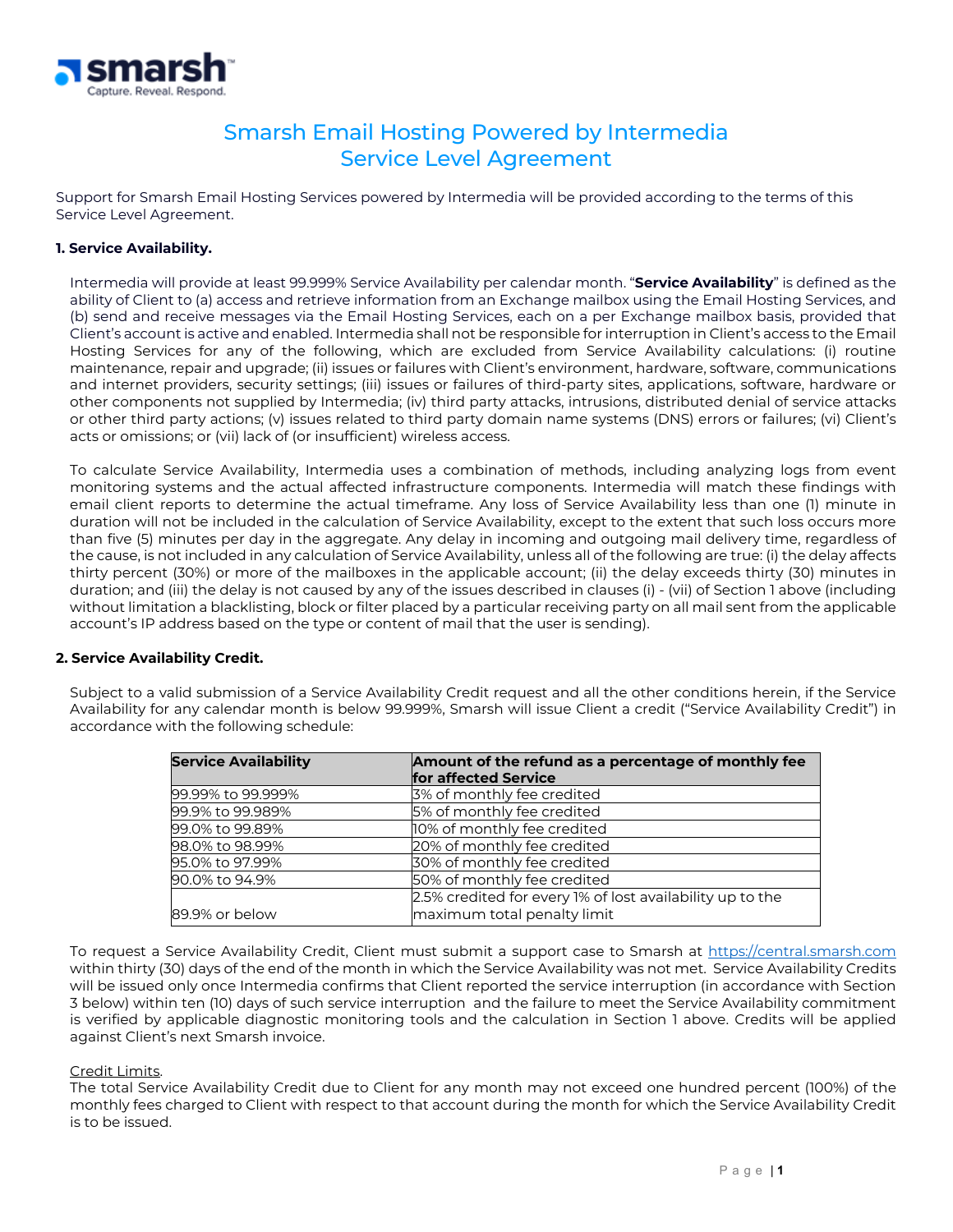

## **3. Support and Maintenance Email Hosting Services.**

Intermedia support coverage is available 24/7/365 to assist Client with issues related to the Email Hosting Services. Only Client's authorized account contact may initiate requests for information, changes, or technical support. Client must report issues experienced with the availability or performance of the Email Hosting Services to Intermedia by phone, chat, or the Intermedia support portal. For more information, visit the technical support page of Intermedia's administrative control panel. Support is available 24 hours per day, 365 days per year. Upon receiving a support request, Intermedia will respond based on the severity level assigned to such issue and will use all commercially reasonable efforts to resolve the issue as promptly as practicable, in light of its severity:

| <b>Severity Level</b> | <b>Description</b>                                                                     | <b>Mean Response</b><br>Time |
|-----------------------|----------------------------------------------------------------------------------------|------------------------------|
|                       | <b>Critical</b>                                                                        | 15 minutes                   |
|                       | Renders the Email Hosting Services substantially unusable.                             |                              |
|                       | <b>High</b>                                                                            | 1 hour                       |
|                       | Limits use of the Email Hosting Services.                                              |                              |
| 3                     | <b>Medium</b>                                                                          | 4 hours (during              |
|                       | Impacts nonessential functions of the services.                                        | business hours)              |
|                       | Low                                                                                    | <b>Business</b>              |
|                       | A question or other issue that does not meet the requirements of a Severity 1-3 issue. |                              |

## **4**. **Maintenance Windows**.

- (a) Scheduled Maintenance. In order to maintain performance and security of the Email Hosting Services, scheduled maintenance will be performed within its published maintenance windows and which will occur during published maintenance windows (which, as of the date of this Agreement, are weekdays between 2:00 am and 5:00 am Eastern time and weekends between 11:00 pm and 6:00 am Eastern time). The Email Hosting Services may be suspended during the maintenance period. Loss of Service Availability due to scheduled maintenance will not be included in the calculation of Service Availability. Intermedia will use commercially reasonable efforts to notify Client at least 48 hours in advance of any scheduled maintenance.
- (b) Emergency Maintenance. There may be a need to perform emergency maintenance, including security patch installation or hardware replacement. In most cases, due to the nature of emergency maintenance, Intermedia will generally not be able to provide Client with advanced notice in case of emergency maintenance. Loss of Availability due to emergency maintenance, if such emergency maintenance is performed during the scheduled maintenance windows set forth in Section 4(a) above, will be excluded from calculations for Service Availability.

## **5. Storage Capacity.**

Each email service account is allotted storage capacity and data transfer amounts according to the Email Hosting Service selected by Client. Additional capacity may be purchased by Client. The servers may stop accepting, processing, or delivering mailbox data, including e-mail messages, when such set allotment or the purchased limit is reached thus causing the Email Hosting Services to be unavailable. The amount of data stored in a mailbox or a folder affects email client and server performance. Large mailboxes or data storage may respond slower to user requests or cause email client non-responsiveness while the data is processed. Unlimited capacity allocation per plan is subject to technical limitations of the software used to access such capacity. Intermedia has no control over software limitations imposed by a software manufacturer. Unlimited mailboxes or data storage capacity may not be used for archiving services; specific archiving products and services need to be purchased for archiving. Intermedia will not be responsible for failure to meet the Service Availability commitment or any data loss resulting from an email service account reaching its allotted capacity.

## **6. Backups.**

Intermedia conducts regularly scheduled backups related to the Email Hosting Services. As standard practice, Intermedia maintains multiple copies of mailbox data within the same datacenter, primarily for disaster recovery purposes and to help ensure high availability of the Email Hosting Services. Intermedia does not create backup tapes. If Client desires to have geographic redundancy of backups across multiple datacenters, Client must purchase additional Intermedia services or archiving services from Smarsh.